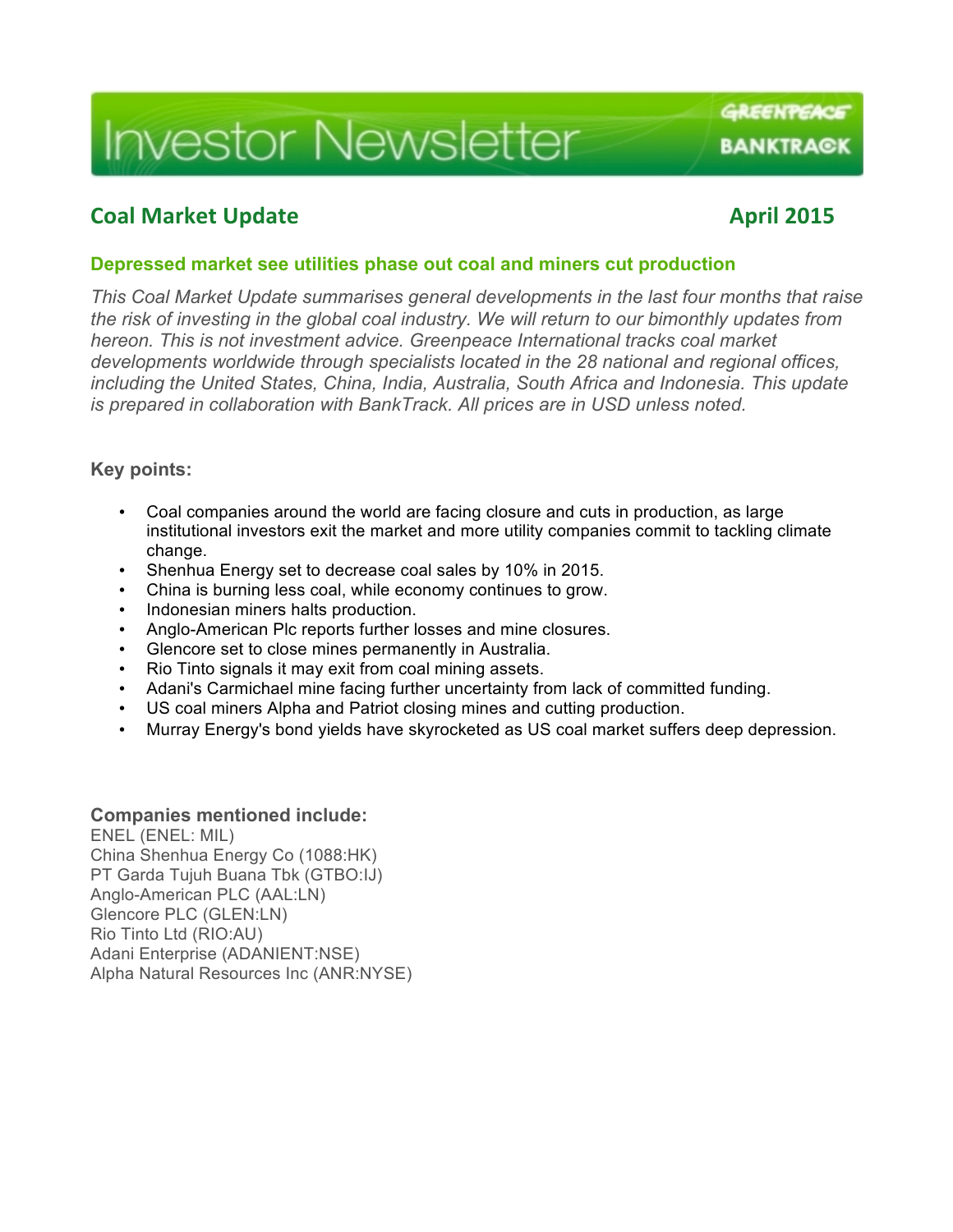# **Global**

**Coal industry facing difficult times as plants are shelved, mines cut production, and large institutional funds divest from fossil fuels**

Coal industry is facing further difficulties as power plants are shelved, $1$  mines cut production and utilities turn away from  $\text{coal.}^2$ 

This is made worse by divestments led by large institutional investors, such as the Norwegian Government Pension Fund who have sold of 53 coal companies in 2014,<sup>3</sup> including Coal India, Adani Power, Shenhua Energy, and major US coal miners: Peabody Energy, Alpha Natural Resources and Arch Coal.

## **China**

 $\overline{a}$ 

**Shenhua cuts coal sales by 10 per cent** 

China's Shenhua Energy Company, it's largest coal producer, has announced a 10% reduction in its domestic coal sales for 2015.<sup>4</sup> The Company's capex plans for coal and power in 2015 are down 25% from 2014 levels, stating '[i]n 2015, coal demand will further slacken against the slower growth in the real economy of China, the tightened national control over total energy consumption and the accelerated structural adjustment of national energy consumption. It is expected that oversupply will persist in the coal market and coal price will continue to fluctuate at a low level'.

**China's mining less and burning less coal than before**

Coal production fell 2.1% in 2014 against 2013,<sup>5</sup> with further decreases expected this year, indicating China's clean air and renewable energy policies are beginning to have an effect on the country's coal industry. While reducing its coal appetite, China has managed to maintain a robust GDP growth at 7.4%, showing decoupling between energy use and economic growth.<sup>6</sup>

Type&blobheadervalue3=abinary%3B+charset%3DUTF-

8%27%27e01088.pdf&blobheadervalue1=application%2Fpdf&blobcol=urldata&blobtable=MungoBlobs

<sup>1</sup> See, http://action.sierraclub.org/site/DocServer/Coal\_Tracker\_report\_final\_3-9-15.pdf?docID=17381

<sup>2</sup> See, http://www.ft.com/intl/cms/s/0/4cd63116-cc8d-11e4-b5a5-00144feab7de.html#axzz3V7MypqOx

<sup>&</sup>lt;sup>3</sup> See, http://www.theguardian.com/commentisfree/2015/jan/27/guardian-view-coal-china-digging-down  $^4$  See,

http://www.shenhuachina.com/cs/Satellite?blobkey=id&blobnocache=true&blobwhere=1383707260565&blobheadername 3=MDT-Type&blobheadername2=Content-Disposition&blobheadername1=Content-

<sup>8&</sup>amp;blobheadervalue2=attachment%3B+filename%3D%22e01088.pdf%22%3Bfilename\*%3DUTF-

<sup>5</sup> http://www.theguardian.com/environment/2015/jan/27/china-coal-production-falls-for-first-time-this-century

<sup>6</sup> http://energydesk.greenpeace.org/2015/03/17/comment-chinas-falling-coal-use-shows-world-can-achieve-paris/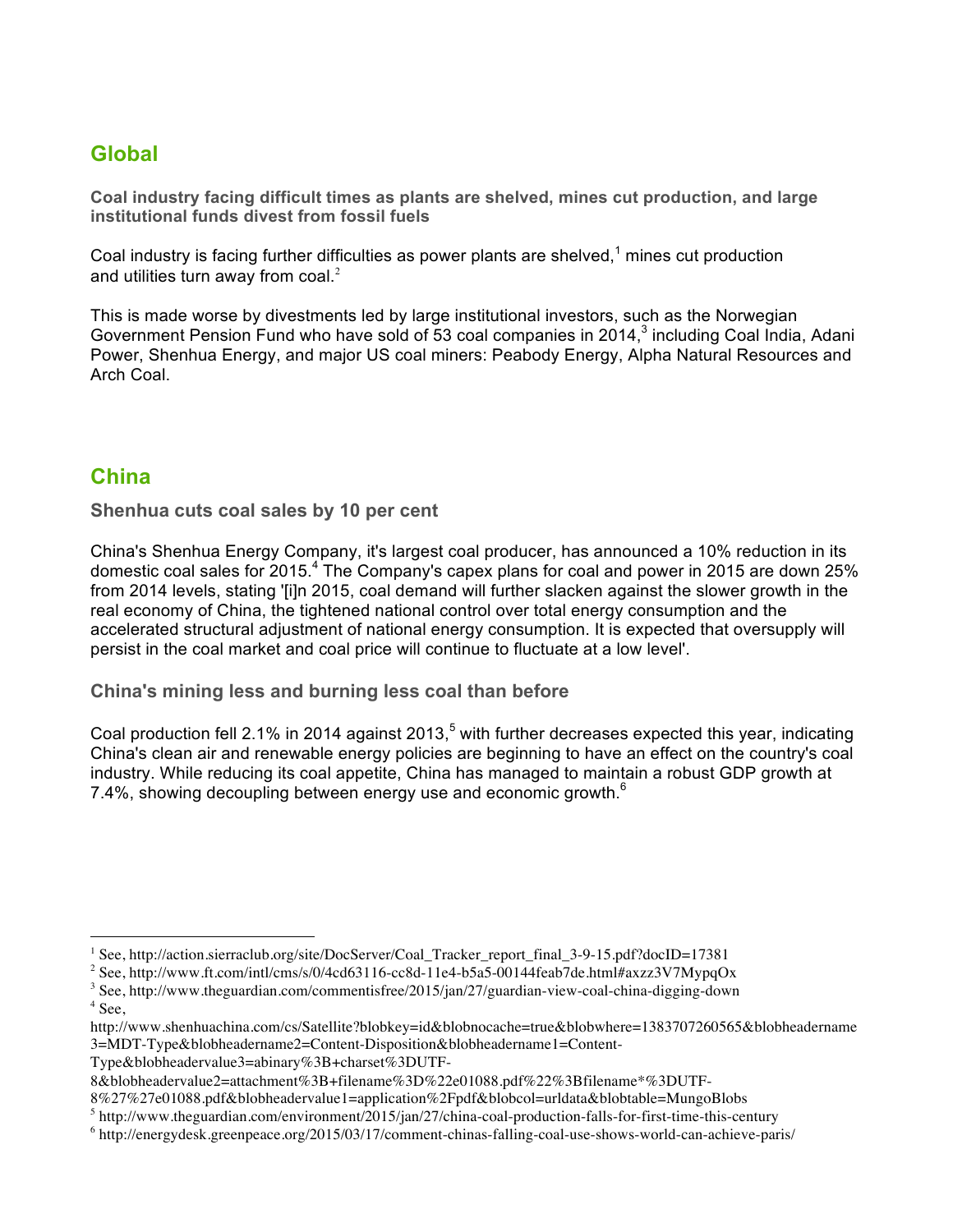# **Indonesia**

**Indonesian coal miner Garda Tujuh stops production**

The company has announced that it will suspend production due to low prices and excess supply is forcing some low ranking coal producers out of the market.

# **Australia**

**Anglo-American reports another net loss on write-downs**

Anglo-American Plc reported a \$2.51 billion loss for 2014, $^8$  providing fresh evidence their coal assets have struggled to adapt to a vicious cycle of slumping demand. Anglo-American Chief Executive Mark Cutifani said he doesn't expect the situation to improve soon. Net debt rose to \$12.9 billion as of Dec 31, 2014, with expectation that it will increase to \$14 billion. The Company is also further considering sales of Australian coal-mining projects.<sup>9</sup>

**Glencore set to permanently cut production**

Glencore is set to permanently cut their production from Australian coal mines in a move that could represent a cut of more than 20% of its total production, which casts doubt on its expansion prospects at the Rollaston and Mt Owen mines.<sup>10</sup>

**Rio Tinto signal coal exit**

The world's second largest mining company said on Friday it will fold its coal mines in Australia into the copper division, a move that could signal its intention to divest its coal assets.<sup>11</sup>

**Adani's Carmichael coal mine loan in doubt**

Sources with direct links to the State Bank of India have told Reuters that the Bank is preparing to turn down the \$1 billion loan request from Adani Enterprises, citing 'the credit guys are not comfortable with the project, nothing is moving...' and foreign currency risk.<sup>12</sup> Three of the biggest French banks have also committed to not funding the project, reducing its pool of possible funders.<sup>13</sup>

 $\overline{a}$ 

<sup>7</sup> See, http://in.reuters.com/article/2015/02/13/indonesia-coal-garda-tujuh-idINL4N0VN4I920150213

<sup>8</sup> See, http://www.nasdaq.com/article/anglo-american-reports-another-net-loss-on-writedowns--2nd-update-20150213- 00156

<sup>9</sup> See, http://www.bloomberg.com/news/articles/2015-01-23/anglo-american-said-to-weigh-sale-of-two-australian-coalmines

<sup>&</sup>lt;sup>10</sup> See, http://www.smh.com.au/business/mining-and-resources/glencore-slashes-australian-coal-production-jobs-on-theline-20150227-13qe16.html

<sup>11</sup> See, http://www.reuters.com/article/2015/02/27/rio-tinto-costs-idUSL4N0W14HA20150227

<sup>&</sup>lt;sup>12</sup> See, http://www.reuters.com/article/2015/03/13/india-adani-sbi-idUSL4N0WF3UD20150313<br><sup>13</sup> See

http://www.banktrack.org/show/news/victory\_for\_the\_climate\_and\_environment\_french\_banks\_pledge\_not\_to\_finance\_m ega coal projects in australia s galilee basin